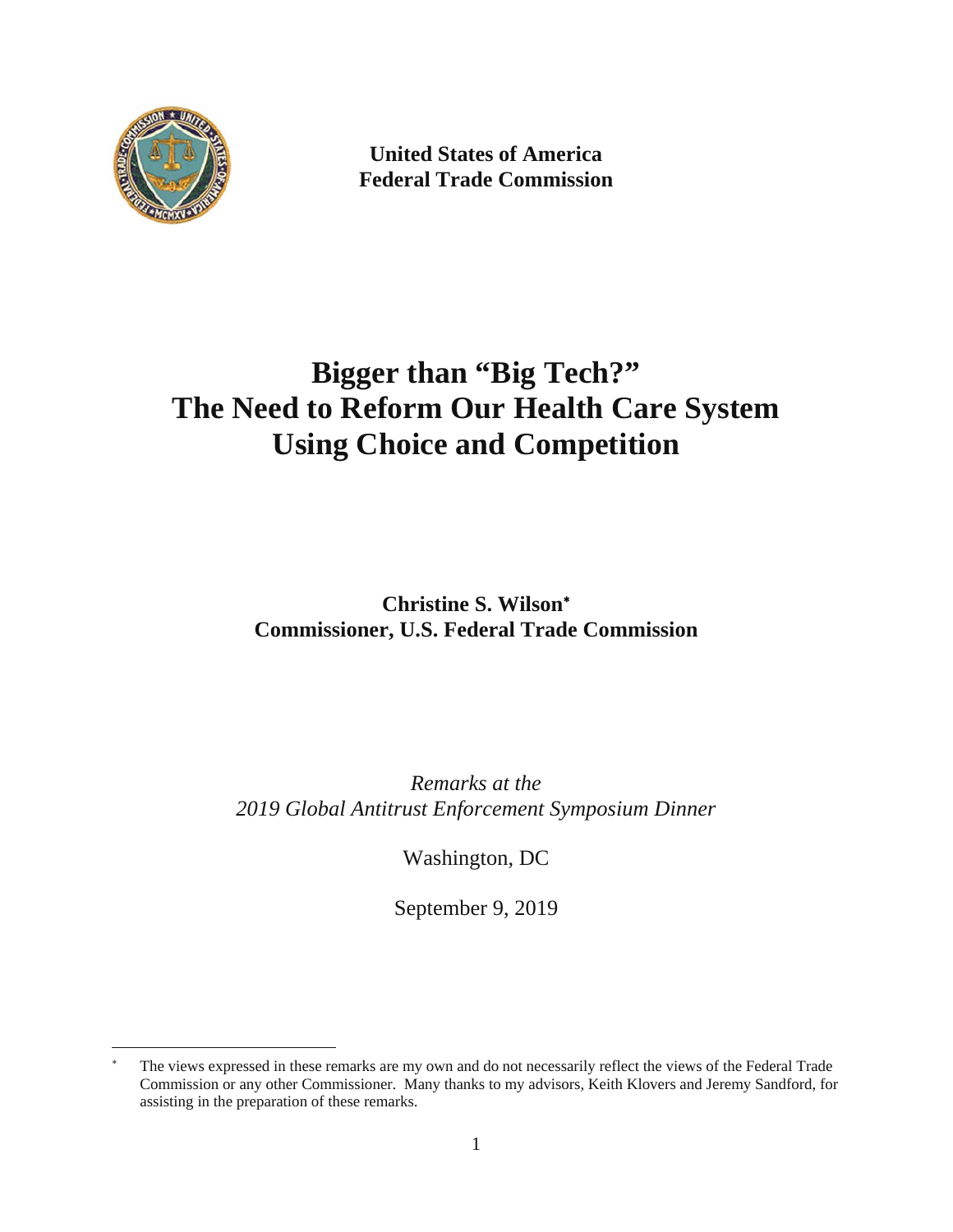#### **I. INTRODUCTION**

Good evening! Many thanks to my alma mater, Georgetown University Law Center, and Professor Steve Salop, for whom I worked as a research assistant during law school, for inviting me to speak this evening. And many thanks to Jim Rill, an old friend and mentor of mine, for arranging for us to use this beautiful space. As always, I must begin by giving the standard disclaimer: The views I express today are my own, and do not necessarily reflect the views of the U.S. Federal Trade Commission or any other Commissioner.

It's now September, which means two things. First, many of us – myself included – have returned to the office after some rest and relaxation. Second, all that R&R means folks are recharged and ready to dive back into the big cases and policy debates.

One of the hottest debates in town right now pertains to the role that large technology companies – which I'll call "Big Tech" for simplicity – should play in our lives and our markets. This debate includes both traditional competition analyses, as applied in merger and conduct matters, and consumer protection issues, including data security and the emerging patchwork of privacy laws. In the past two months, the Commission has announced two historic privacy settlements, one with Facebook and the other with Google's YouTube business. More broadly, it seems that everyone here and abroad – from our sister agency to Congress to the states to foreign enforcers – is taking a close look at these companies.

I agree that scrutiny of Big Tech is warranted. Yet I also fear that the current debate may divert a disproportionate amount of our attention from anticompetitive practices in many other sectors of the economy. So this evening, I will briefly join the debate on Big Tech and then shift to discuss competition in the health care sector, which I believe is at least as important but has received considerably less attention of late.

2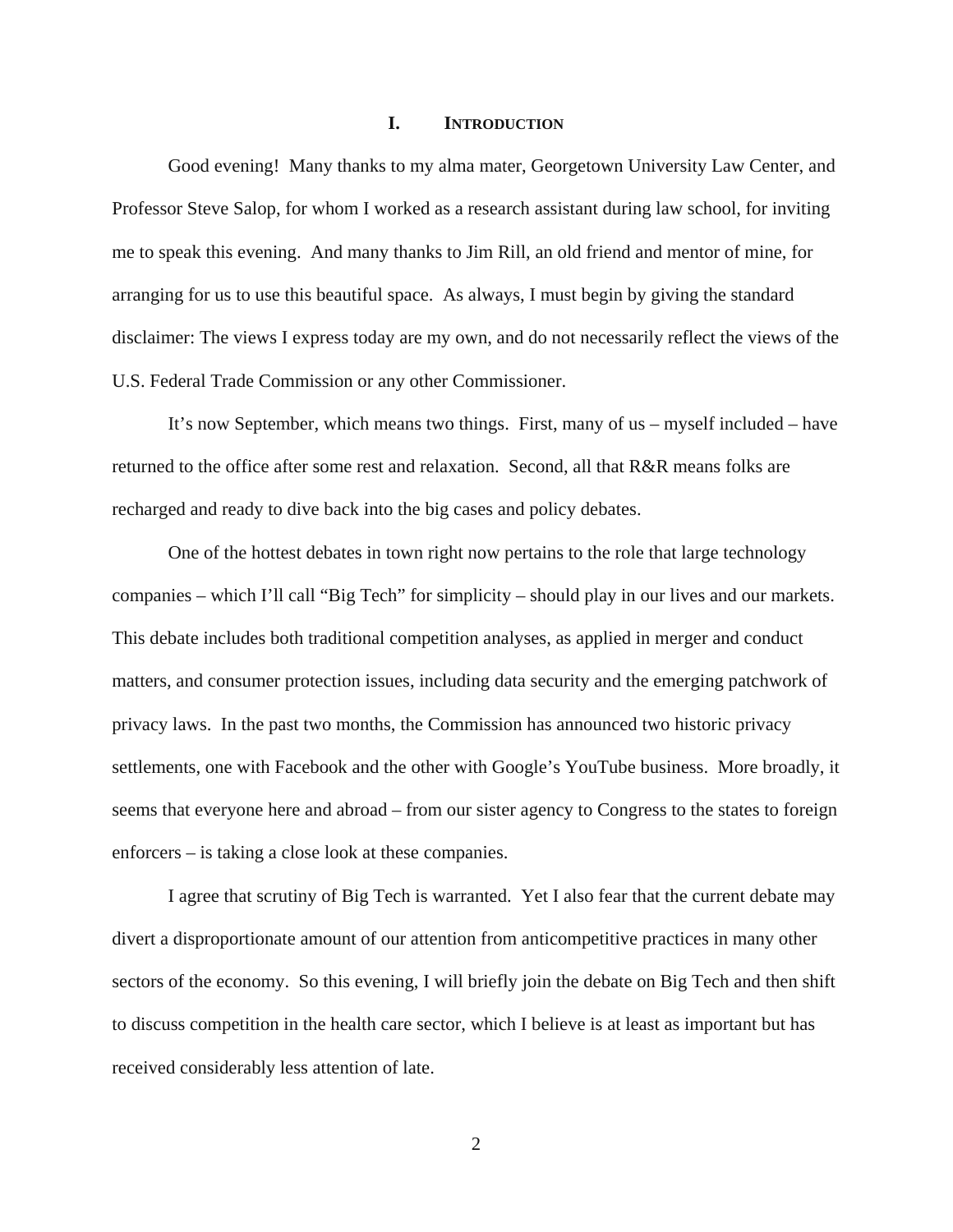## **II. BIG TECH**

So let us start with Big Tech. As I mentioned a moment ago, regulators around the world are debating whether and how to regulate the sector. Numerous governments, including Australia, the EU, Japan, and the U.K., have released policy proposals on this topic.<sup>1</sup> Academics are also eagerly entering the fray, holding conferences, publishing articles, and writing policy manifestos.<sup>2</sup>

### **A. There Is Nothing Fundamentally Different about Big Tech**

Many, but not all, argue that Big Tech operates in markets that are fundamentally different from traditional markets. Take, for example, the U.K. Furman Report, which states that "traditional competition tools" are insufficient to police anticompetitive conduct in digital markets.<sup>3</sup> This belief is founded in large part upon the twin assumptions that "[i]n many cases, digital markets are subject to 'tipping' in which a winner takes most of the market" and that "competition for the market cannot be counted on, by itself, to solve the problems associated with market tipping and 'winner take most."<sup>4</sup> Consequently, the Report recommends the imposition of special rules for digital markets, including the creation of a special regulator, a

<sup>1</sup>*See* AUSTRALIAN COMPETITION & CONSUMER COMM'N, DIGITAL PLATFORMS INQUIRY – FINAL REPORT, July 26, 2019, *available at* https://www.accc.gov.au/publications/digital-platforms-inquiry-final-report; JACQUES CRÉMER ET AL., ADVISORS TO THE EUROPEAN COMMISSION, COMPETITION POLICY FOR THE DIGITAL ERA – FINAL REPORT, Apr. 4, 2019, *available at* https://ec.europa.eu/competition/publications/reports/kd0419345enn.pdf; Press Release, Japan Fair Trade Comm'n, Request for Public Comments on "Guidelines Concerning Abuse of a Superior Bargaining Position under the Antimonopoly Act on the Transactions between Digital Platform Operators and Consumers that provide Personal Information, etc.," Aug. 29, 2019, *available at* https://www.jftc.go.jp/en/pressreleases/yearly-2019/August/190829.html; JASON FURMAN ET AL., UNLOCKING DIGITAL COMPETITION: REPORT OF THE DIGITAL COMPETITION EXPERT PANEL, Mar. 2019 [hereinafter FURMAN REPORT], *available at* 

https://assets.publishing.service.gov.uk/government/uploads/system/uploads/attachment\_data/file/785547/unlocking digital competition furman review web.pdf<br><sup>2</sup> *See*, *e.g.*, Univ. of Chi. Booth Sch. of Bus., Stigler Ctr. for the Study of the Econ. and the State, Report of the

Committee for the Study of Digital Platforms, Market Structure and Antitrust Subcommittee, July 1, 2019, *available at* https://research.chicagobooth.edu/-/media/research/stigler/pdfs/market-structure-report.pdf. 3

<sup>&</sup>lt;sup>3</sup> FURMAN REPORT, *supra* note 1, at 2.

 $4$  *Id.* at 3-4.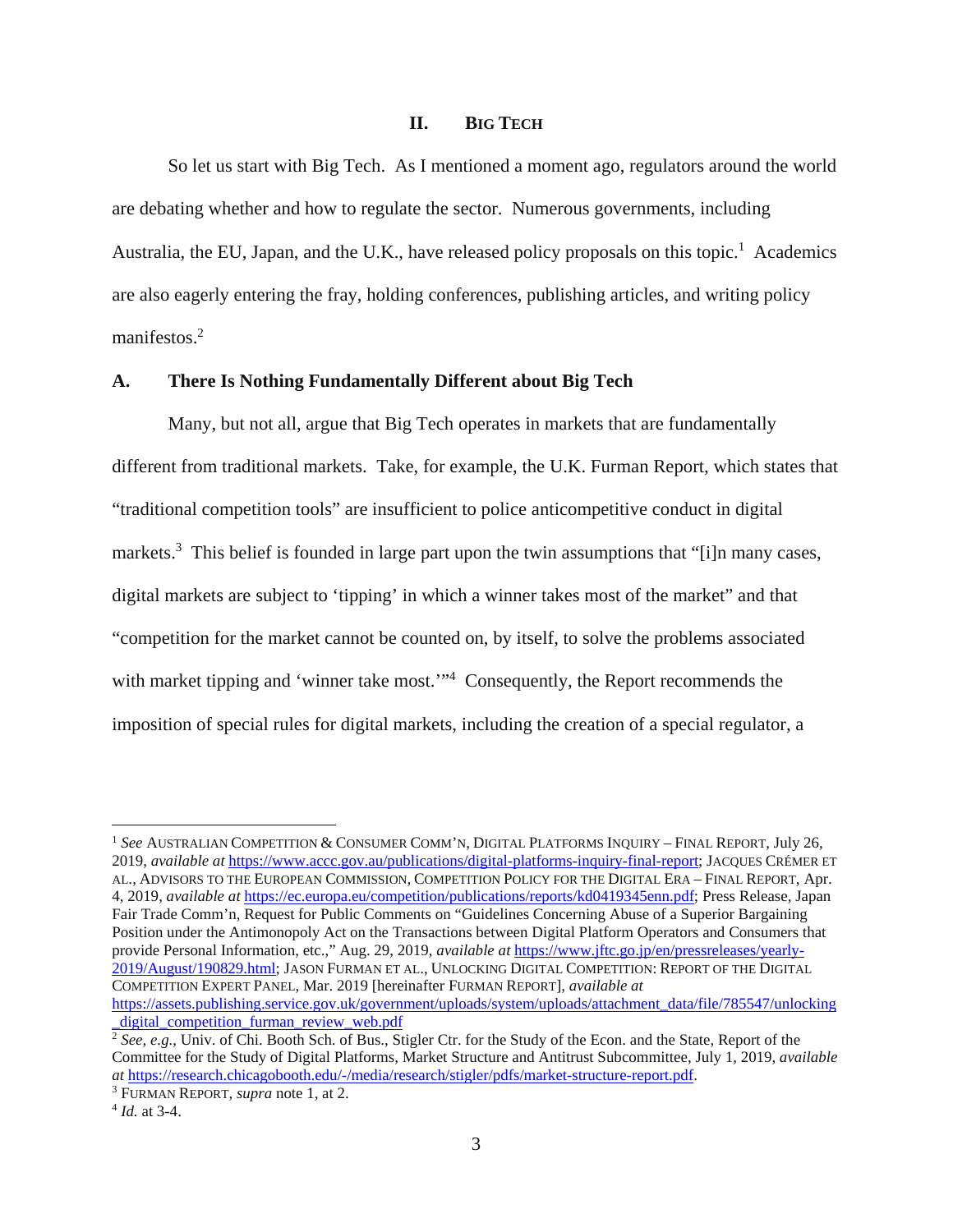special "strategic market status" for the very largest firms, a special "code of conduct," and expanded use of interim measures, particularly in fast-moving digital markets.<sup>5</sup>

Yet the idea that technology markets are fundamentally different, and therefore require different antitrust rules, has been advanced and rejected before. In *Microsoft*, for example, the D.C. Circuit noted "that there is no consensus among commentators on the question of whether, and to what extent, current monopolization doctrine should be amended to account for competition in technologically dynamic markets characterized by network effects."6 It did not explicitly decide the question, but it did say there was "some suggestion that the economic consequences of network effects and technological dynamism act to offset one another,"<sup>7</sup> and as a practical matter it used traditional antitrust principles to affirm Section 2 liability. The Antitrust Modernization Commission (AMC) answered this question more directly several years later, stating in its very first recommendation that "[t]here is no need to revise the antitrust laws to apply different rules to industries in which innovation, intellectual property, and technological change are central features."8

I agree with the D.C. Circuit and the AMC that antitrust is sufficiently flexible to meet the current challenge.

#### **B. No Special Antitrust Rules for Big Tech**

Because there is nothing fundamentally different about digital markets, we should emphatically reject calls to formulate special antitrust rules for Big Tech. That means no special antitrust rules to promote privacy, or small businesses, or frankly any goal other than protecting competition to maximize consumer welfare. As I have said before, the FTC's antitrust and

<sup>5</sup>*Id.* at 5-6. 6 *See* United States v. Microsoft Corp., 253 F.3d 34, 50 (D.C. Cir. 2001) (en banc) (per curiam). 7 *Id.* 

 $^7$  Id.

<sup>8</sup> ANTITRUST MODERNIZATION COMMISSION, REPORT AND RECOMMENDATION 9 (Apr. 2007), *available at*  https://govinfo.library.unt.edu/amc/report\_recommendation/amc\_final\_report.pdf.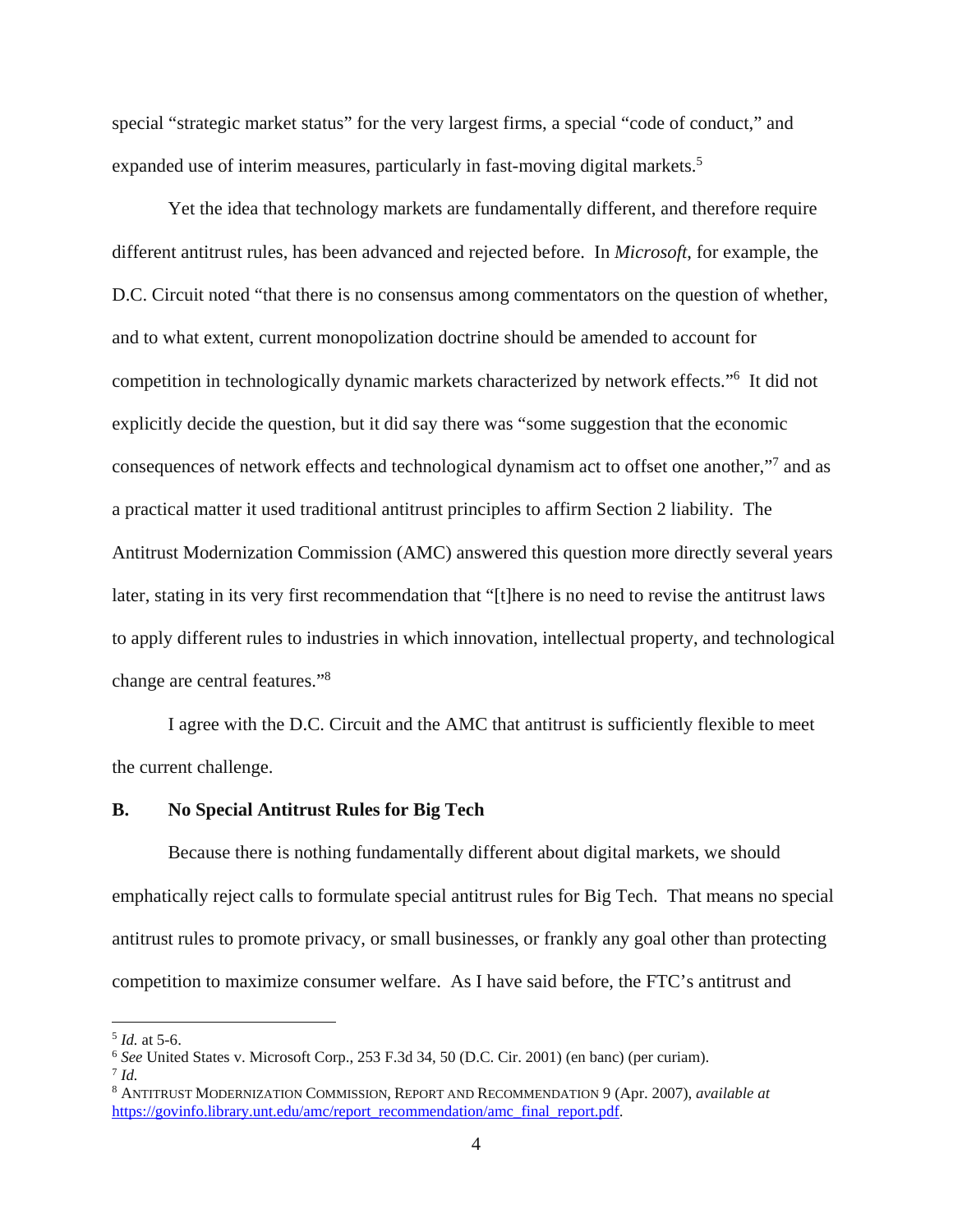privacy mandates developed separately, and today remain separate.<sup>9</sup> U.S. law does not allow us to consider privacy as a stand-alone value in antitrust cases, although there are instances in which privacy policies may be evaluated as a form of non-price competition. We therefore cannot follow the approach the German Bundeskartellamt took in its Facebook decision,<sup>10</sup> which a German appellate court has since suspended after expressing "serious doubts" about the legal basis for the decision. $^{11}$ 

It also means no special rules for particular assets like "Big Data."12 Matters like Nielsen/Arbitron demonstrate that the Commission has ample experience evaluating mergers that involve data as an input.<sup>13</sup> And our successful challenge of the CCC/Mitchell merger shows that we also have plenty of experience evaluating mergers in which the relevant product itself (there, "estimatics" data products) is data.<sup>14</sup> In short, I see little about Big Data that is inherently different from the types of markets and types of cases that we have seen before. Therefore, there is little reason to create special antitrust rules for mergers and conduct cases that implicate its use.

<sup>9</sup>*See* Christine S. Wilson, All Industries in the Same Boat: Staying the Course on the High Seas of High Tech 4-7, Address at the CCIA Conference on Competition, Data, and Innovation in the Digital Economy, Mar. 28, 2019, *available at https://www.ftc.gov/system/files/documents/public\_statements/1512148/wilson\_remarks\_ccia\_3-28-*19.pdf [hereinafter Staying the Course]. 10 *See* Bundeskartellamt, Case Summary: Facebook, Exploitative business terms pursuant to Section 19(1) GWB for

 inadequate data processing, Ref. No. B6-22/16 (Feb. 15, 2019) (summarizing the decision dated Feb. 6, 2019), *available at* 

https://www.bundeskartellamt.de/SharedDocs/Entscheidung/EN/Fallberichte/Missbrauchsaufsicht/2019/B6-22-16.pdf?\_blob=publicationFile&v=4.

<sup>&</sup>lt;sup>12</sup> See Staying the Course, *supra* note 9, at 8-9. <sup>11</sup> Sara Germano, *Facebook Wins Appeal Against German Data-Collection Ban*, WALL ST. J., Aug. 26, 2019,<br>*available at* https://www.wsj.com/articles/facebook-wins-appeal-against-german-data-collection-ban-11566835967.

<sup>&</sup>lt;sup>13</sup> See Nielsen Holdings N.V., No. C-4439, Feb. 24, 2014 (Decision & Order) (ordering the divestiture of software and associated data inputs).

<sup>14</sup>*See* Press Release, FTC Granted Preliminary Injunction Preventing CCC's Merger with Mitchell (Mar. 9, 2009), *available at* https://www.ftc.gov/news-events/press-releases/2009/03/ftc-granted-preliminary-injunctionpreventingcccs-merger; Press Release, FTC Challenges Verisk Analytic's Inc.'s Proposed Acquisition of EagleView

Technology Corporation, Dec. 16, 2014, *available at* https://www.ftc.gov/news-events/pressreleases/2014/12/ftcchallenges-verisk-analytics-incs-proposed-acquisition.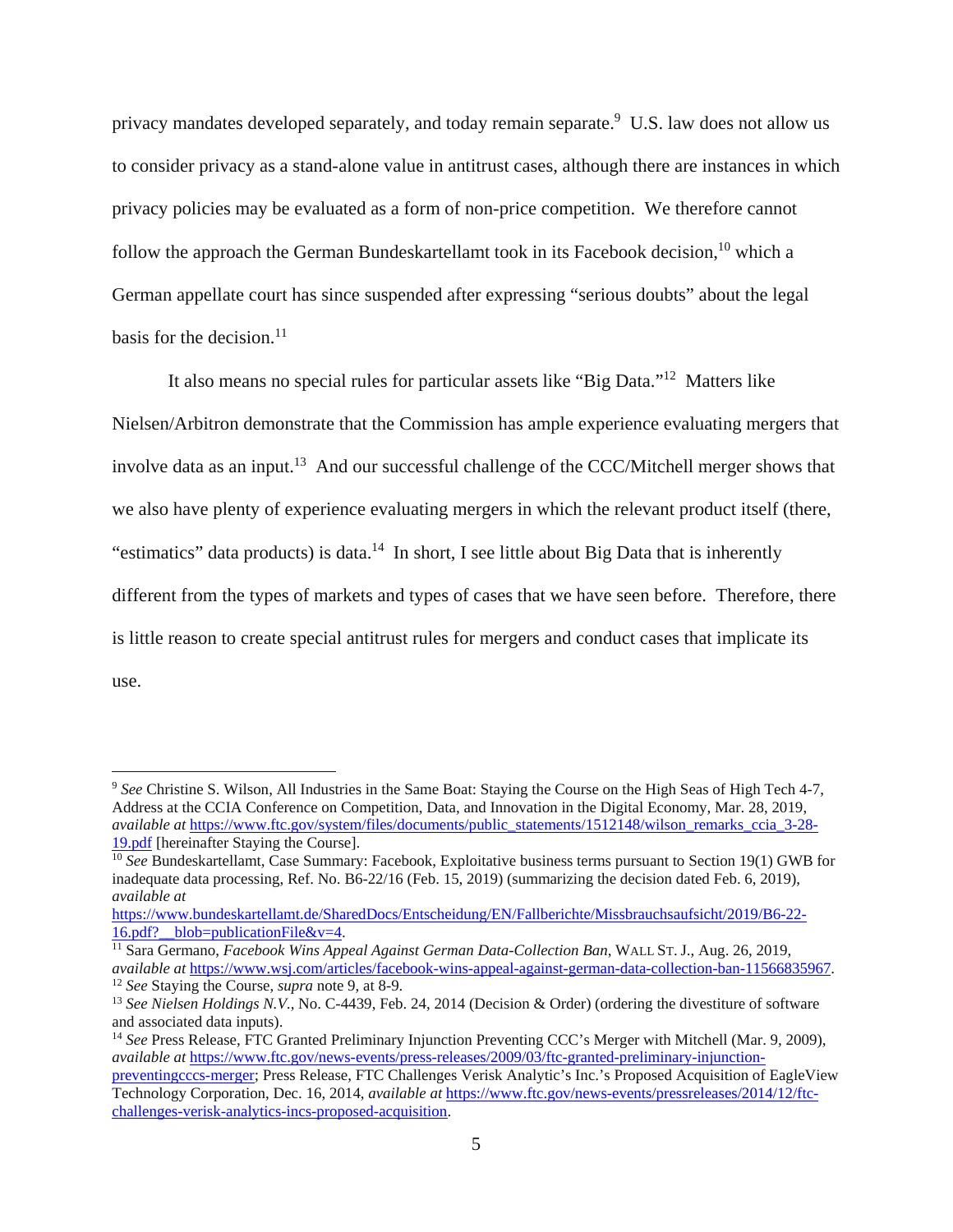like the one advanced by Senator Warren, that would "break up" Big Tech by legislative fiat.<sup>16</sup> Nor we should create special remedy rules for Big Tech.<sup>15</sup> We should resist proposals, Rather, we should retain the traditional legal requirement that the government convince an impartial judge (i) that the defendant has committed an antitrust violation and (ii) that breaking up the firm would best remedy the legal violation and restore competition. And we must think very carefully about the remedy *before* we bring any enforcement action, particularly for a Section 2 case. In that assessment, we must compare a structural remedy with the likely state of competition under other scenarios, including what we think would happen if we did not take any action. Some markets, particularly dynamic markets, may evolve in ways that erode monopoly power far faster than can a federal case.

Beyond antitrust, we should also be wary of recent proposals to create new sectoral regulations that go far beyond the traditional bounds of antitrust.<sup>17</sup> Many have proposed, including in the pages of the *Financial Times* and the *Columbia Law Review*, 18 that we should impose railroad-style regulations on Big Tech. Likewise, Senator Warren envisions new statutes requiring digital platforms to engage in "fair, reasonable, and non-discriminatory dealing with

 $\overline{a}$ 

 *Platforms and Commerce*, 119 COLUM. L. REV. (2019), available at https://columbialawreview.org/content/thehttps://www.ftc.gov/system/files/documents/public\_statements/1531816/wilson\_remarks\_biicl\_6-28-19.pdf.<br><sup>18</sup> See id.at 16 (citing Rana Foroohar, *Big Tech is America's New "Railroad Problem*," FINANCIAL TIMES, June 16, 2019, https://www.ft.com/content/ec3cbe78-8dc7-11e9-a1c1-51bf8f989972; Lina M. Khan, *The Separation of*  separation-of-platforms-and-commerce/)

https://medium.com/@teamwarren/heres-how-we-can-break-up-big-tech-9ad9e0da324c ("Companies with an platform for connecting third parties would be designated as 'platform utilities.' These companies would be prohibited from owning both the platform utility and any participants on that platform. Platform utilities would be not be allowed to transfer or share data with third parties."). not be allowed to transfer or share data with third parties.").<br><sup>17</sup> *See* Christine S. Wilson, Remembering Regulatory Misadventures: Taking a Page from Edmund Burke to Inform <sup>15</sup> See Staying the Course, *supra* note 9, at 8-9.<br><sup>16</sup> Elizabeth Warren, *Here's How We Can Break Up Big Tech*, MEDIUM, Mar. 8, 2019, annual global revenue of \$25 billion or more and that offer to the public an online marketplace, an exchange, or a required to meet a standard of fair, reasonable, and nondiscriminatory dealing with users. Platform utilities would

 Our Approach to Big Tech, Address at the British Institute of International and Comparative Law, June 28, 2019 [hereinafter Regulatory Misadventures], *available at*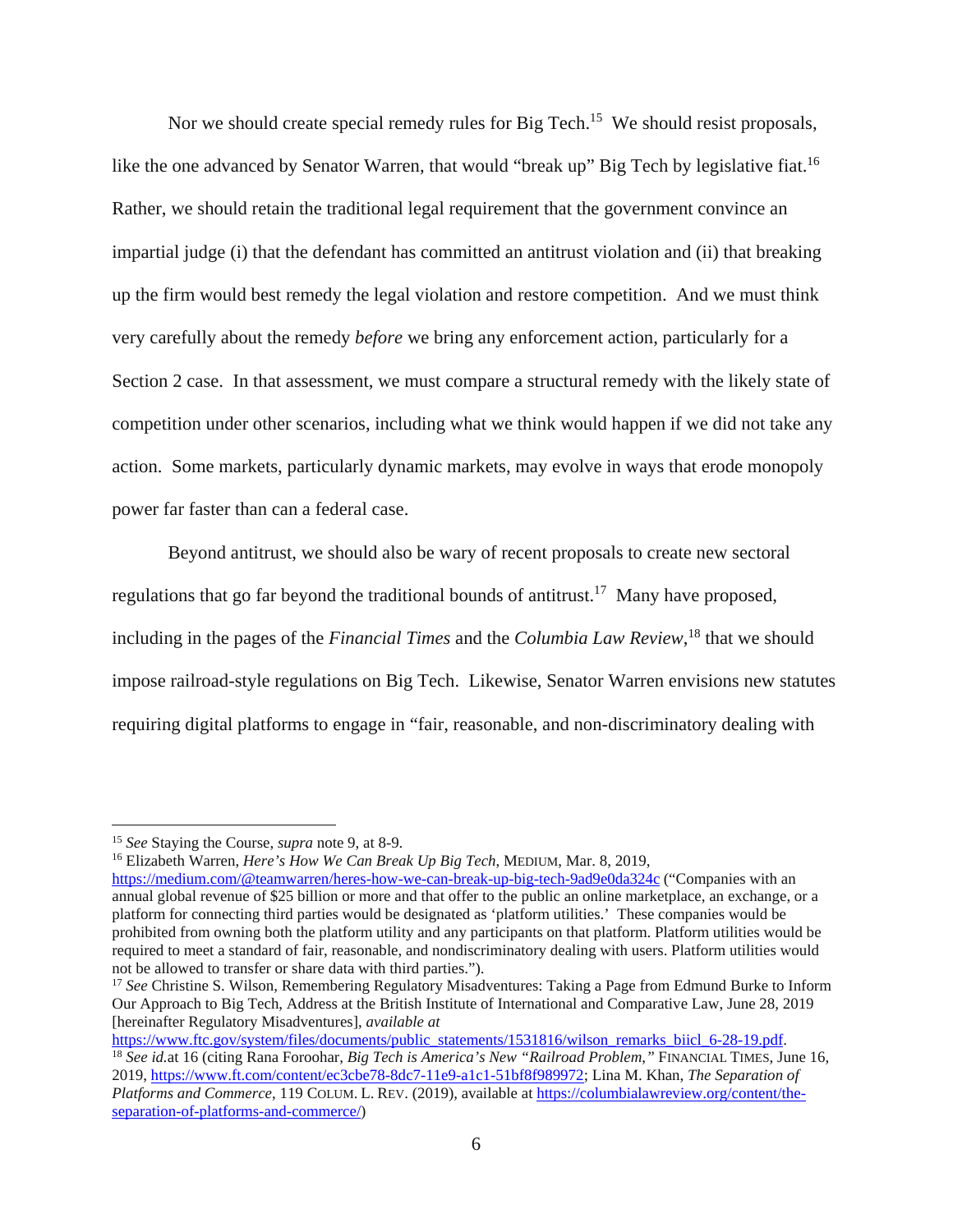users,"<sup>19</sup> which she says is in the tradition of previous railroad regulations policed by the Interstate Commerce Commission  $(ICC)$ .<sup>20</sup> As our experience with the ICC and its sister airline regulator (the Civil Aeronautics Board, or CAB) showed, though, these apparently simple requirements were devilishly complex in practice.<sup>21</sup> Ultimately these agencies spawned anticompetitive regulations that cost consumers billions of dollars each year.<sup>22</sup> Eventually, policymakers realized their mistake, prompting a wave of deregulation and the disbandment of both the ICC and the CAB<sup>23</sup> Prices fell, output increased, and innovation quickened once these stifling regimes fell away.<sup>24</sup>

# **C. The Path Ahead**

Although Big Tech may not be particularly unusual, it still deserves close scrutiny under traditional antitrust rules. Although we cannot comment on ongoing investigations, suffice it to say that we have long scrutinized this industry and we will continue to do so. And the Commission will not hesitate to bring cases if we have reason to believe that large technology companies – or small ones, for that matter – have violated our antitrust laws.

The same is true of privacy violations. As I mentioned a moment ago, the Commission has been very active this year, extracting a \$5 billion settlement from Facebook and a \$170

<sup>&</sup>lt;sup>19</sup> Elizabeth Warren, Here's How We Can Break Up Big Tech, MEDIUM, Mar. 8, 2019,

 non-discriminatory service. In this tradition, my administration would restore competition to the tech sector by "Platform Utilities" and broken apart from any participant on that platform….Platform utilities would be required to https://medium.com/@teamwarren/heres-how-we-can-break-up-big-tech-9ad9e0da324c ("A century ago, in the Gilded Age, waves of mergers led to the creation of some of the biggest companies in American history – from Standard Oil and JPMorgan to the railroads and AT&T. . . . Instead of nationalizing these industries – as other countries did – Americans in the Progressive Era decided to ensure that these networks would not abuse their power by charging higher prices, offering worse quality, reducing innovation, and favoring some over others. We required a structural separation between the network and other businesses, and also demanded that the network offer fair and taking two major steps…. First, by passing legislation that requires large tech platforms to be designated as meet a standard of fair, reasonable, and nondiscriminatory dealing with users.").

 $20$  *Id.* 

<sup>&</sup>lt;sup>21</sup> See Regulatory Misadventures, *supra* note 17, at 4-13 (describing the arc of the ICC and CAB).<br><sup>22</sup> See id. at 11 (ICC), 13 (CAB).

<sup>&</sup>lt;sup>23</sup> See id. at 9-10 (ICC), 12-13 (CAB).<br><sup>24</sup> See id. at 10-11 (ICC, 12-13 (CAB).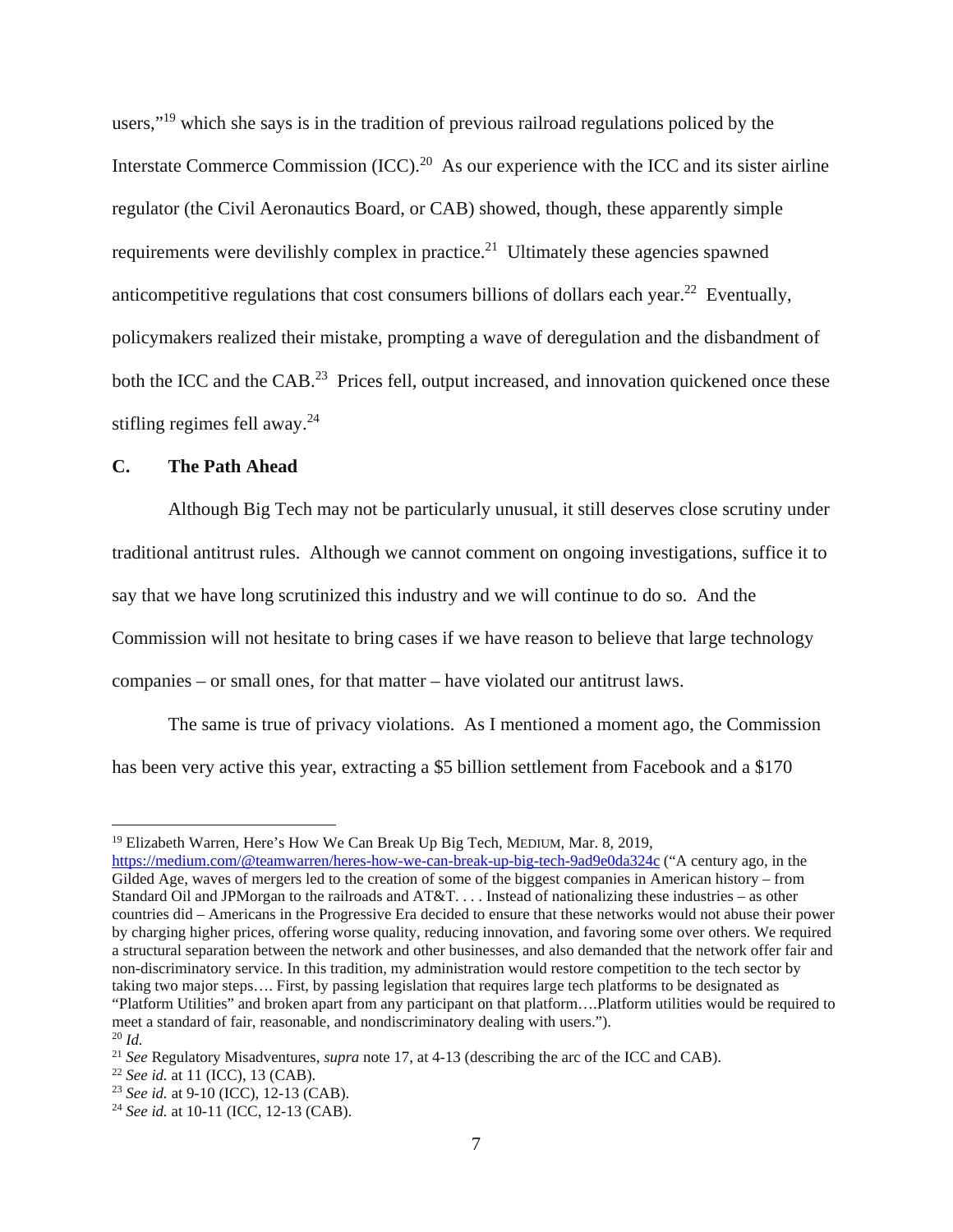million settlement from Google's YouTube business. Nor were those fines just the cost of doing business – those settlements also required Facebook and YouTube to significantly change the way they operate, tightening privacy protections and imposing strong compliance procedures.

And although I believe the Commission has significant authority under existing law, I urge Congress to pass comprehensive privacy and data security legislation. Carefully crafted federal privacy legislation will set expectations for the business community, empower consumers to make informed choices, and fill emerging gaps in sectoral coverage – while preserving or even enhancing incentives to innovate and compete. To enable the FTC to exercise comprehensive oversight, I encourage Congress to repeal the common carrier and nonprofit exemptions to our statute. And to discourage misuse of consumer data, I encourage Congress to grant the FTC civil penalty authority for initial privacy violations. In the absence of legislation, the Commission and its dedicated staff will continue to safeguard Americans' privacy with the tools – and the limitations – that it currently has.

In short, there is nothing special about Big Tech that requires us to abandon longstanding principles that have served us well for many years. The Commission has long scrutinized this industry for both competition and consumer protection violations, and will of course continue to do so. Yet the *status quo* is not perfect, and I urge Congress to pass comprehensive federal privacy and data security legislation to augment our existing tools, standardize the emerging patchwork of state privacy laws, and promote interoperability in the international arena.

#### **III. HEALTH CARE**

So let me now turn to health care, which needs even more attention than we already give it.

8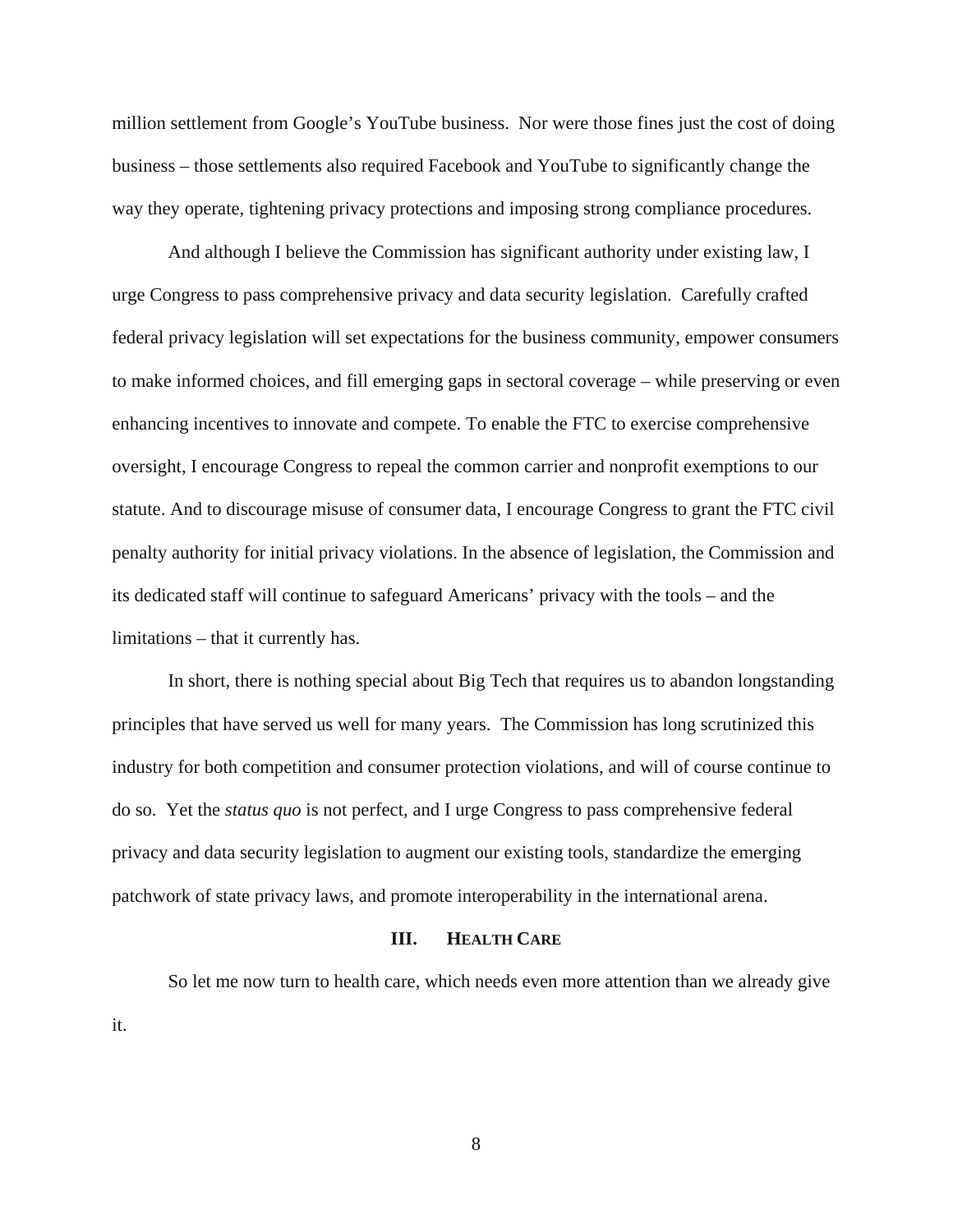The American health care industry is very important – both as a proportion of our overall economy and as a share of a citizen's paycheck. The Centers for Medicare and Medicaid Services (CMS) estimate that health care spending accounted for 17.9 percent of U.S. GDP in 2017, the most recent available year.<sup>25</sup> CMS also projects that health care will continue to grow almost 1 percentage point faster than the economy as a whole.<sup>26</sup> By 2027, CMS projects that health care spending will account for \$6 trillion dollars, or 19.4 percent of U.S. GDP.<sup>27</sup>

Health care is also a significant priority for our citizens and their elected officials. For example, a recent poll by RealClear Opinion Research found that more respondents (36 percent) identified health care as the "top issue facing America today" than any other issue, and a majority of respondents (52 percent) ranked it as either their first or second most-pressing issue.28 Similarly, a Gallup poll found that 24 percent of respondents were "very worried" about paying "medical costs for normal healthcare" and only 17 percent of respondents were "very satisfied" with the quality of medical care.<sup>29</sup> Given these concerns, it is not surprising that the topic attracts significant attention at both ends of Pennsylvania Avenue.

It likewise has attracted significant attention at 600 Pennsylvania Avenue, the Commission's headquarters. During recent decades, we have developed a laudable track record of protecting consumers and promoting competition in this industry. For example, under

Reports/NationalHealthExpendData/Downloads/ForecastSummary.pdf ("Health spending is projected to grow 0.8 <sup>25</sup> Centers for Medicare and Medicaid Services, National Health Expenditure Projections 2018-2027: Forecast Summary, https://www.cms.gov/Research-Statistics-Data-and-Systems/Statistics-Trends-and-

 share of GDP is expected to rise from 17.9 percent in 2017 to 19.4 percent by 2027."). 26 *Id.*  $^{26}$  *Id.* percentage point faster than Gross Domestic Product (GDP) per year over the 2018-27 period; as a result, the health

 to rise from 17.9 percent in 2017 to 19.4 percent by 2027."). <sup>27</sup> Id. ("Under current law, national health spending is projected to grow at an average rate of 5.5 percent per year for 2018-27 and to reach nearly \$6.0 trillion by 2027. . . [A]s a result, the health share of GDP is expected

<sup>28</sup> Carl M. Cannon, New Poll Shows Health Care Is Voters' Top Concern, May 15, 2019, https://www.realclearpolitics.com/real\_clear\_opinion\_research/new\_poll\_shows\_health\_care\_is\_voters\_top\_concer n.html

<sup>&</sup>lt;sup>29</sup> Gallup, In Depth: Healthcare System, https://news.gallup.com/poll/4708/healthcare-system.aspx (infographic #4, April 2019 data (most recent available observation); infographic #8, 2019 data (most recent available observation)).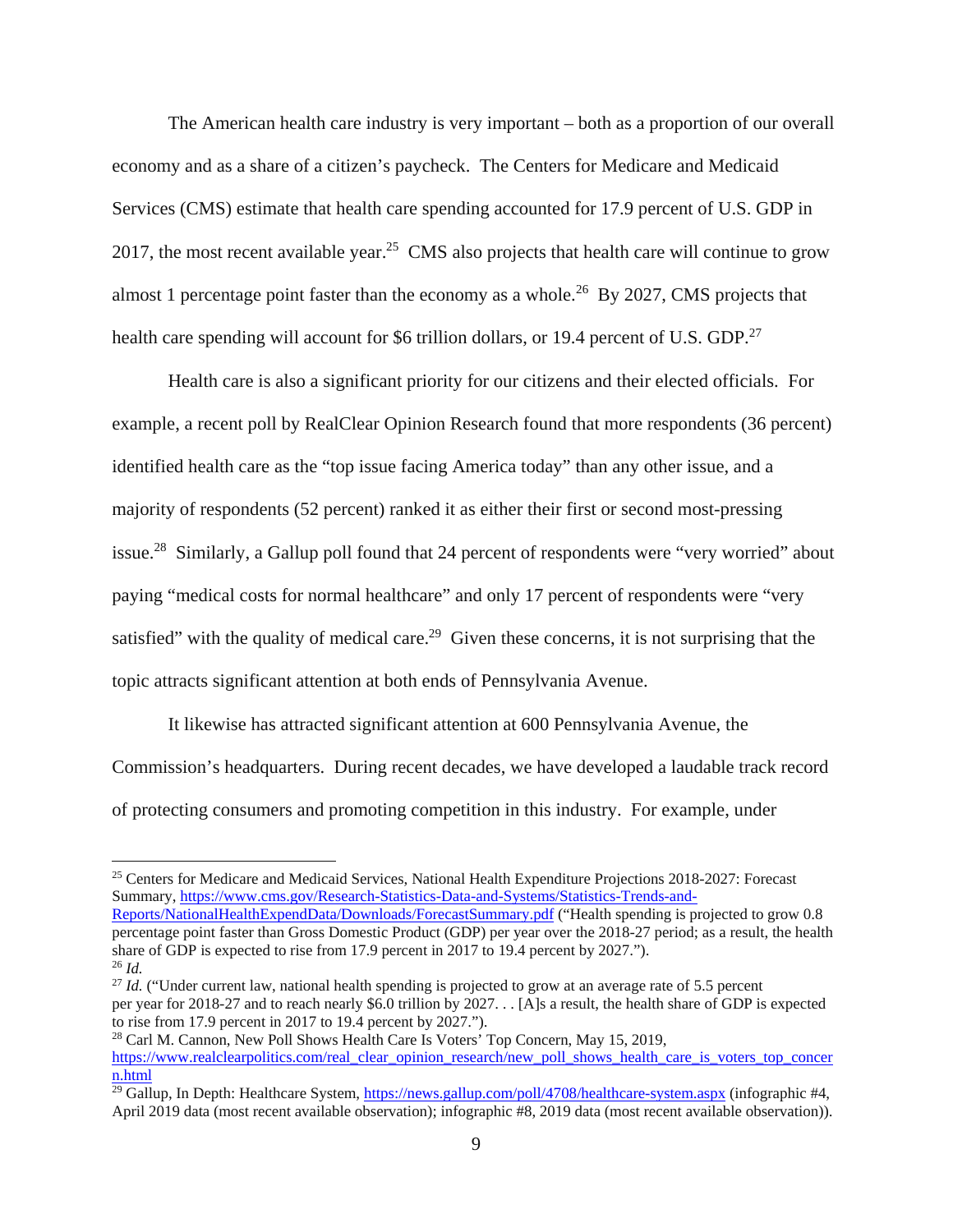Chairman Muris we revamped the way we analyze hospital mergers, an approach we still use with great success today. During the past 15 years, we have successfully sued to block several problematic hospital mergers, including recent transactions in Illinois and Pennsylvania.30 We have also successfully used the approach to block significant mergers involving physician practices, including recent victories in Idaho and North Dakota.<sup>31</sup>

Similarly, the Commission has long battled anticompetitive patent litigation settlements in the pharmaceutical industry. Chairman Leibowitz in particular championed this effort, filing a number of new cases. These efforts culminated in the Commission's landmark Supreme Court victory in the *Actavis* case, which reversed an Eleventh Circuit ruling and held that patent litigation settlements can violate the antitrust laws and must be evaluated under the traditional

rule of reason.<sup>32</sup>

-

Since then, the use of so-called reverse payments has plummeted, from an estimated 40 to 50 percent of all pharmaceutical patent litigation settlements in fiscal years 2006 and 2007 to less than 1 percent – one settlement out of  $232 - in$  fiscal year  $2016<sup>33</sup>$  Although problematic new agreements are now rare, the Commission continues to litigate older settlements and clarify the

events/blogs/competition-matters/2019/05/then-now-down-road-trends-pharmaceutical-patent ("After some courts 2016, only one contained … the most commonly challenged forms of reverse payments."). 33 Jamie Towie & Brad Albert, FTC Bureau of Competition, Then, Now, and Down the Road: Trends in Pharmaceutical Patent Settlements after *FTC v. Actavis*, May 28, 2019, https://www.ftc.gov/newslargely inoculated most reverse payments from antitrust review in 2005, the use of reverse payments skyrocketed. In 2004, none of the final settlements included reverse payments. In FY 2006 and FY 2007, 40-50% of all final settlements filed with the FTC contained reverse payments."); *id.* ("Parties can—and do—settle patent litigation without the brand company paying its potential generic competitor. Of the 232 final settlements received in FY

<sup>30</sup>*See* FTC v. Advocate Health Care Network, 841 F.3d 460 (7th Cir. 2016); FTC v. Penn State Hershey Med. Ctr., 838 F.3d 327 (3d Cir. 2016).

 Sys., Ltd., 778 F.3d 775 (9th Cir. 2015). 31 FTC v. Sanford Health, 926 F.3d 959 (8th Cir. 2019); Saint Alphonsus Med. Ctr.-Nampa Inc. v. St. Luke's Health

 $32$  FTC v. Actavis, Inc., 570 U.S. 136, 158 (2013) ("In sum, a reverse payment, where large and unjustified, can disputes without the use of reverse payments. In our view, these considerations, taken together, outweigh the single bring with it the risk of significant anticompetitive effects; one who makes such a payment may be unable to explain and to justify it; such a firm or individual may well possess market power derived from the patent; a court, by examining the size of the payment, may well be able to assess its likely anticompetitive effects along with its potential justifications without litigating the validity of the patent; and parties may well find ways to settle patent strong consideration—the desirability of settlements—that led the Eleventh Circuit to provide near-automatic antitrust immunity to reverse payment settlements.").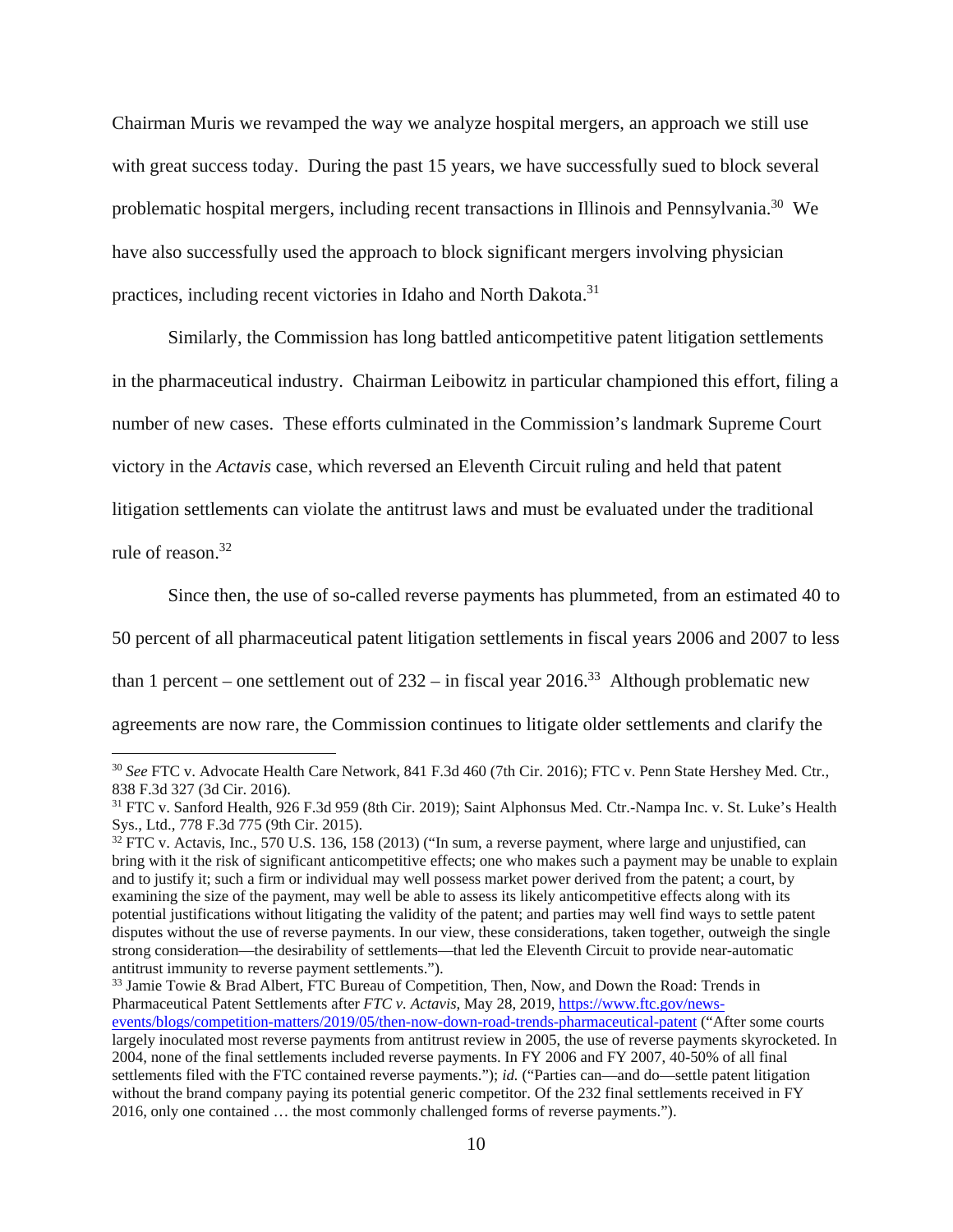Commission to clarify and operationalize that ruling.<sup>34</sup> law. To that end, our recent *Impax* case was the first opportunity since *Actavis* for the

Of course, the Commission has brought many cases in other segments of the health care industry.35 In April of this year, the Commission brought a monopolization case against Surescripts, the dominant provider in two electronic prescription markets.<sup>36</sup> This June the Commission required the divestiture of assets in Nevada as part of a consent agreement allowing health insurer UnitedHealth Group to acquire DaVita Medical Group, a network of physician practice groups.37 And in July the Commission settled allegations that the pharmaceutical company Reckitt Benckiser monopolized the market for certain opioid addition treatments by engaging in a "product hopping" strategy that allowed it to thwart the entry of lower-cost generic drugs.<sup>38</sup> Reckitt Benckiser agreed to pay \$50 million as part of the settlement.<sup>39</sup>

35 Indeed, this paragraph covers only a few of the Commission's recent cases. *See also, e.g.*, Press Release, FTC Requires Divestitures and Imposes Conditions on Boston Scientific Corp.'s Acquisition of BTG plc, Aug. 7, 2019, https://www.ftc.gov/news-events/press-releases/2019/08/ftc-requires-divestitures-imposes-conditions-bostonscientific; Press Release, FTC Requires Fresenius Medical Care AG & KGaA and NxStage Medical, Inc. to Divest Bloodline Tubing Assets to B. Braun Medical, Inc. as a Condition of Merger, Feb. 19, 2019,

https://www.ftc.gov/news-events/press-releases/2019/02/ftc-requires-fresenius-medical-care-ag-kgaa-nxstagemedical-inc; Press Release, FTC, Last Remaining Defendant Settles FTC Suit that Led to Landmark Supreme Court Ruling on Drug Company "Reverse Payments," Feb. 28, 2019, https://www.ftc.gov/news-events/pressreleases/2019/02/last-remaining-defendant-settles-ftc-suit-led-landmark-supreme; Press Release, FTC Enters Global Settlement to Resolve Reverse-Payment Charges against Teva, Feb. 19, 2019, https://www.ftc.gov/news-<br>events/press-releases/2019/02/ftc-enters-global-settlement-resolve-reverse-payment-charges.

<sup>34</sup>*Impax Labs., Inc.*, No. 9373, Mar. 28, 2019, *available at* 

https://www.ftc.gov/system/files/documents/cases/d09373\_impax\_laboratories\_opinion\_of\_the\_commission\_-\_public\_redacted\_version\_redacted\_0.pdf

<sup>&</sup>lt;sup>36</sup> See Press Release, FTC Charges Surescripts with Illegal Monopolization of E-Prescription Markets, Apr. 24, 2019, https://www.ftc.gov/news-events/press-releases/2019/04/ftc-charges-surescripts-illegal-monopolization-e-<br>prescription.

<sup>&</sup>lt;sup>37</sup> See Press Release, FTC Imposes Conditions on UnitedHealth Group's Proposed Acquisition of DaVita Medical Group, June 19, 2019, https://www.ftc.gov/news-events/press-releases/2019/06/ftc-imposes-conditions-unitedhealthgroups-proposed-acquisition. 38 *See* Press Release, Reckitt Benckiser Group plc to Pay \$50 Million to Consumers, Settling FTC Charges that the

Company Illegally Maintained a Monopoly over the Opioid Addiction Treatment Suboxone, July 11, 2019, https://www.ftc.gov/news-events/press-releases/2019/07/reckitt-benckiser-group-plc-pay-50-million-consumerssettling-ftc.

 $39$  Id.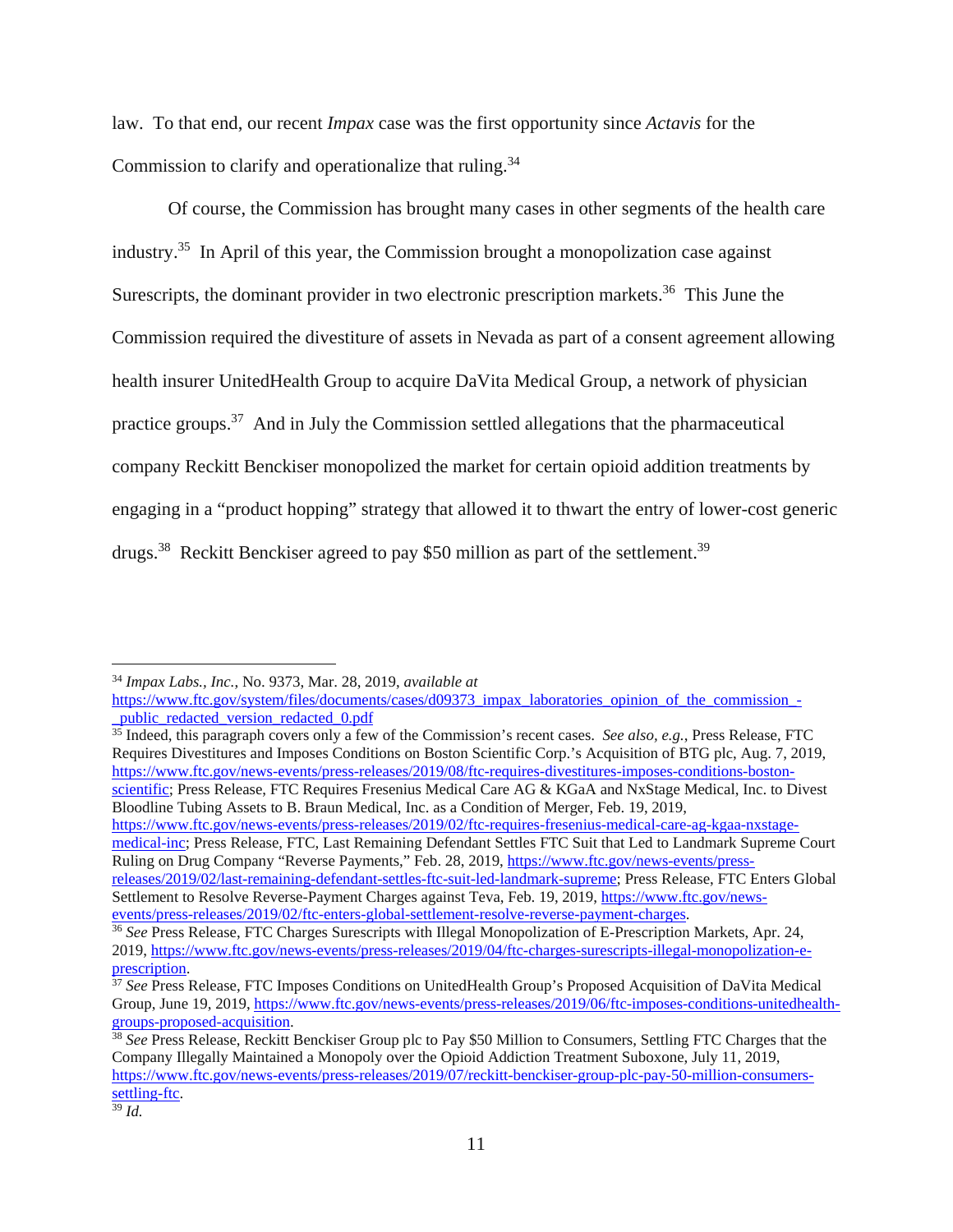Collectively, the Commission's enforcement efforts in the health care industry save consumers billions of dollars each year. The Commission remains very active,<sup>40</sup> though it takes serious effort to keep up with the pace of innovation in the industry. And I don't just mean the good kind of innovation – with billions of dollars at stake, savvy health care executives often face a very strong financial incentive to develop new business practices that weaken the competitive pressure they face from rivals. For this reason, we carefully monitor industry trends and are receptive to concerns from industry participants and consumers.

President Trump rightly has prioritized efforts to increase competition in the health care industry. This effort is most visible in Executive Order 13813, which President Trump issued during his first year in office. Among other things, the Order directs the Administration to "reinject competition into health care markets by lowering barriers to entry, limiting excessive concentration, and preventing abuses of market power."<sup>41</sup>

For all of these reasons, I intend to devote a significant portion of my time over the coming year to the health care industry. Internally, I have already met with the management of our divisions that handle health care matters. They have many interesting leads. And the FTC has worked with other federal agencies to identify steps that can be taken in this arena.

For example, pursuant to the Executive Order I mentioned a moment ago, in 2018 the Department of Health and Human Services (HHS), in collaboration with the Department of the

 federal government entities. *See, e.g.*, FTC, A Health Check on COPAs: Assessing the Impact of Certificates of advantage FTC Staff Comment to the U.S. Department of Health & Human Services, *in re* 21st Century Cures Act: <sup>40</sup> In addition to the cases mentioned earlier, the Commission also advocates for competition before other state and Public Advantage in Healthcare Markets, Conference at the Constitution Center, June 18, 2019, https://www.ftc.gov/news-events/events-calendar/health-check-copas-assessing-impact-certificates-public-Interoperability, Information Blocking, and the ONC Health IT Certification Program Proposed Rules, RIN 0955- AA01, May 2019, *available at https://www.ftc.gov/system/files/documents/advocacy\_documents/ftc-staff*comment-department-health-human-services-regarding-21st-century-cures-actinteroperability/v190002\_hhs\_onc\_info\_blocking\_staff\_comment\_5-30-19.pdf; FTC, Statement of the Federal

<sup>&</sup>lt;u>trade-commission-alaska-senate-committee</u><br><sup>41</sup> Exec. Order No. 13,813 § I(c)(2), 82 Fed. Reg. 48,385, 48,385-86 (Oct. 12, 2017). Trade Commission to the Alaska Senate Committee on Health & Social Services on Certificate of Need Laws and SB 1, Mar. 2019, *available at* https://www.ftc.gov/policy/advocacy/advocacy-filings/2019/03/statement-federal-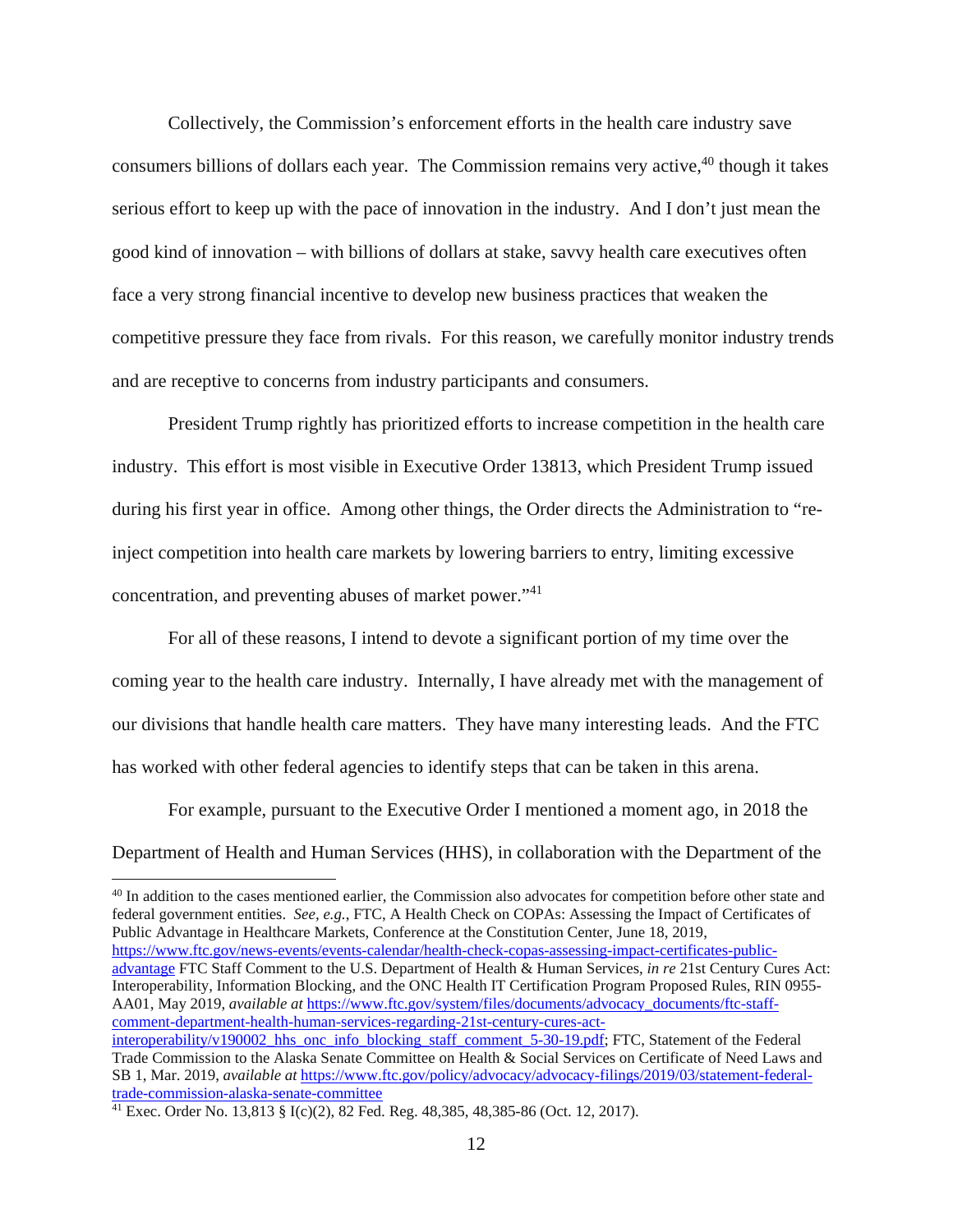Treasury, the Department of Labor, and the FTC, issued a report called "Reforming America's Healthcare System Through Choice and Competition."<sup>42</sup> The report is packed with recommendations for increasing competition in the sector, including numerous proposals to expand competition among health care providers,  $43$  pare back state policies that restrict entry into provider markets,<sup>44</sup> reform insurance markets in ways that lower barriers to entry,<sup>45</sup> and arm consumers with better information about their health care options.46

Martin Gaynor, Farzad Mostashari, and Paul Ginsburg have released a similar report entitled "actionable policy proposals for the Executive branch, Congress, and the States."47 They identify many of the same impediments to competition as HHS, and argue that the states should "eliminate certificate-of-need regulations," "eliminate any willing payer laws," loosen scope-ofpractice restrictions, increase licensure portability, and "discontinue the use of certificates of public advantage."48 The FTC has been active in many of these areas, often through competition advocacy or the Economic Liberty Task Force, and should continue to lend its voice to these efforts.

A third notable report was authored by current AEI scholar and former Food and Drug Administration head Scott Gottlieb. He recently released a call to action to protect competition

<sup>42</sup> U.S. DEP'T OF HEALTH AND HUMAN SERVICES, U.S. DEP'T OF THE TREASURY, & U.S. DEP'T OF LABOR, REFORMING AMERICA'S HEALTHCARE SYSTEM THROUGH CHOICE AND COMPETITION (Dec. 3, 2018) [hereinafter JOINT AGENCY HEALTH CARE REPORT], *available at* https://www.hhs.gov/sites/default/files/Reforming-Americas-Healthcare-System-Through-Choice-and-Competition.pdf

<sup>&</sup>lt;sup>43</sup> Id. at 30-41 (for example, recommending that state governments reduce scope-of-practice requirements and increase licensure reciprocity).<br><sup>44</sup> *Id.* at 50-63 (for example, recommending the repeal of "certificate of need" laws).

<sup>&</sup>lt;sup>44</sup> *Id.* at 50-63 (for example, recommending the repeal of "certificate of need" laws).<br><sup>45</sup> *Id.* at 63-93 (for example, recommending the repeal of "any-willing-provider" laws).<br><sup>46</sup> *Id.* at 94-105.<br><sup>47</sup> Martin Gaynor, for Health Care; Actionable Policy Proposals for the Executive Branch, Congress, and the States, Apr. 2017, *available at* https://www.brookings.edu/wp-content/uploads/2017/04/gaynor-et-al-final-report-v11.pdf. 48 *Id.* at iii.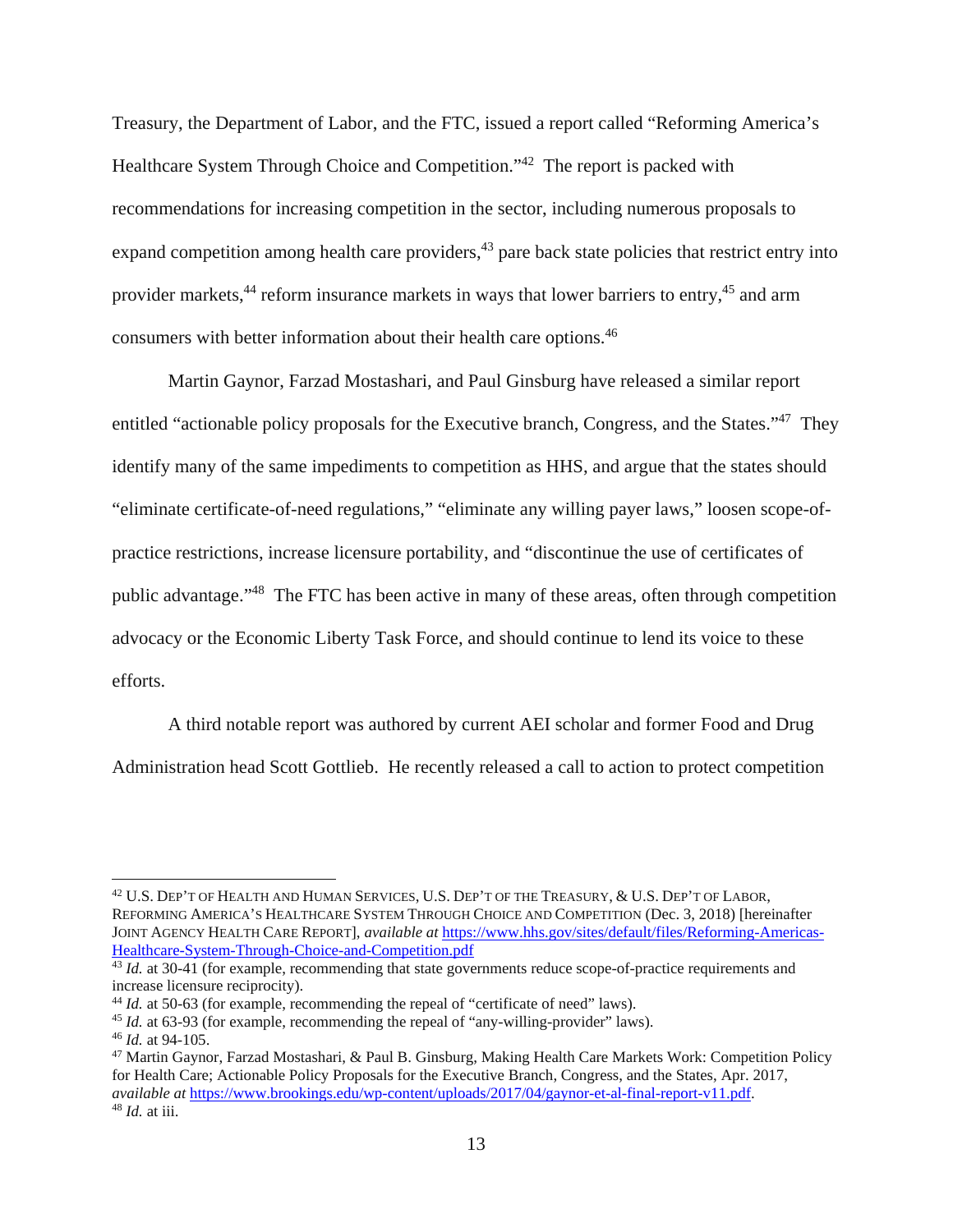in the biologic drug industry.49 Although fewer than 2 percent of Americans use biologic drugs, they account for 40 percent of total spending on prescription medications.<sup>50</sup> He worries that branded biologic firms are working overtime "to squelch competition from biosimilars,"51 and recommends a number of steps to preserve competition in this space.<sup>52</sup>

In summary, there are many ideas to introduce greater competition in the health care system. Collectively, these proposals hit every level of the industry, including branded and generic pharmaceutical manufacturers, insurers, medical device manufacturers, pharmacies, pharmacy benefits managers (PBMs), providers, and various health care software firms. The Commission has already been heavily involved in many of these efforts, often through competition advocacy, and it should maintain this focus. The industry is simply too important, both to our economy and to our citizens, to do otherwise.

### **IV. CONCLUSION**

In conclusion, there is substantial debate in the antitrust world today about the role Big Tech should play in our lives and our markets. We have been scrutinizing, and should continue to scrutinize, the large tech firms to ensure that they are not engaging in anticompetitive conduct

<sup>49</sup> Scott Gottlieb, *Don't Give Up on Biosimilars—Congress Can Give Them a Boost*, WALL ST. J., Aug. 25, 2019, *available at* https://www.wsj.com/articles/dont-give-up-on-biosimilarscongress-can-give-them-a-boost-11566755042

commissioner-scott-gottlieb-md-prepared-delivery-brookings-institution-release-fdas ("While less than 2 percent of Americans use biologics, they represent 40 percent of total spending on prescription drugs."); *see* Wayne <sup>50</sup> Scott Gottlieb, Remarks as prepared for delivery at the Brooking Institution on the release of the FDA's Biosimilars Action Plan, July 18, 2018, https://www.fda.gov/news-events/press-announcements/remarks-fda-Winegarden, Pacific Research Institute, Incenting Competition to Reduce Drug Spending: The Biosimilar Opportunity, at 6, July 2019, *available at* https://medecon.org/wp-

 \$83.6 billion in 2014 to \$125.5 billion in 2018."). content/uploads/2019/07/BiosimilarsCompetition F.pdf ("Annual average net spending on biologic medicines have grown 10.7 percent a year between 2014 and 2018, according to IQVIA, resulting in total spending increasing from

 manufacturers seeking to develop copies. . . . Second, Congress can stop branded drug companies from using <sup>51</sup> Gottlieb, *supra* note 49.<br><sup>52</sup> *Id.* ("Congress can make straightforward changes to speed the development and use of cost-saving biosimilars. First, it can pass a law mandating that brand companies sell their biologic drugs at a fair market price to biosimilar "rebates" to squelch competition from biosimilars. . . . Third, the U.S. must invest more heavily in educating doctors about the safety and effectiveness of biosimilars and the value that they can deliver to patients and the health-care system.").